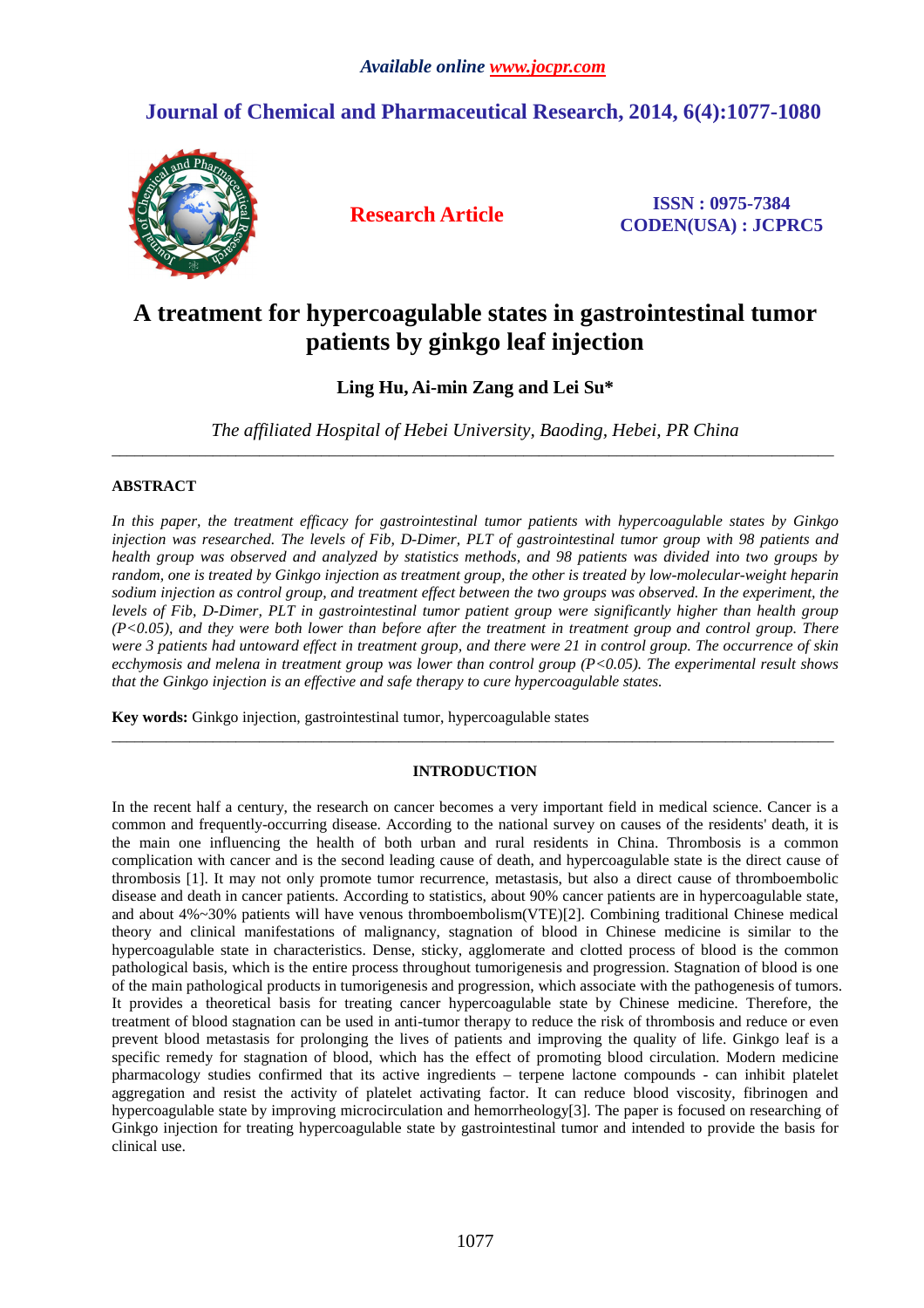#### **EXPERIMENTAL SECTION**

*\_\_\_\_\_\_\_\_\_\_\_\_\_\_\_\_\_\_\_\_\_\_\_\_\_\_\_\_\_\_\_\_\_\_\_\_\_\_\_\_\_\_\_\_\_\_\_\_\_\_\_\_\_\_\_\_\_\_\_\_\_\_\_\_\_\_\_\_\_\_\_\_\_\_\_\_\_*

**Materials:** in the experiment, there were 98 patients attended from 2010.6 to 2013.2 in oncology of the affiliated Hospital of Hebei University. They were 67 males and 33 females form 41~68 years old and 55.3 in average. All patients underwent physical examination, laboratory tests, medical imaging examination, endoscopy and biopsy, including 30 cases of esophageal cancer, 37 cases of gastric cancer, 31 cases of colorectal cancer. All patients have been confirmed by cytologic or histologic examination. Inclusion criteria: (1) in three month before treatment, they did not use anticoagulant drugs and blood-activating drugs; (2) Kamofsky ratings  $>60$ ; (3) expected survival time  $>$ 6 months; (4) no contraindications to chemotherapy. Exclusion criteria: (1) patients' expected survival time  $<$  6 months; (2) contraindications to chemotherapy; (3) contraindication for anticoagulant drags and blood-activating drugs; (4) complication with severe cardiovascular and cerebrovascular diseases; (5) active ulcer disease; (6) cannot be follow-up visited. All patients were received chemotherapy at the first time. They were divided into two groups by digital randomization method: control group is treated by low-molecular-weight heparin sodium injection (49 cases); treatment group is treated by Ginkgo injection (49 cases). At the same time, healthy group was also formed by 56 cases, including 35 males and 21 females at the age from 35~55, and the average age is 40.2. Treatment group and control group was comparable that their age, gender and site had no statistically difference (P>0.05). Patients group and healthy group was also comparable that their age and gender had no statistically difference (P>0.05).

**Methods and determination of curative efficacy:** Gastrointestinal cancer patients were used standard chemotherapy method by NCCN Guidelines. Drug was used two courses, and dose was computed by body surface area method. In treatment group, 20ml Ginkgo was mixed with 5%G.S. to form the intravenous infusion for 2 courses of treatment which was composed of 20 days. In control group, the 5000 IU low-molecular-weight heparin sodium was used for 2 courses of treatment which was composed of 20 days. Coagulation was detected timely when patients had bleeding tendency in both two groups.

Coagulation indexes and platelets were detected before and after 2 courses treatment in all the three groups. The treatment was effective when the level of Fibrinogen (Fib), D-dimer and Platelet (PLT) was decreased, but non-effective when the level was increased or changeless. Some coagulation indicators can be used as monitoring indicators for hypercoagulable state. Plasma Fib was proved to be a highest level of coagulation proteins in the blood that associated with the formation of blood clotting disorders and tumor growth or metastasis. The significantly increase of cancer patients' Fib levels and related degradation products in the plasma was enhanced adhesion role of PLT for tumor cells, but also conducive to cancer metastasis. D-dimer is a kind product of cross-linked proteins specific, and is also confirmed as a secondary fibrinolysis specific indicator. Rise of D-dimer level indicates that secondary fibrinolysis becomes strong in the host, and can be considered a molecular marker of hypercoagulable state and fibrinolysis [4]. Vardy J. et al. found that D-dimer level was closely related to tumor progression [5]. The cancer cells will stimulate the release of platelet procoagulant excepting their own impact. Its direct or indirect role can lead to platelet activation, aggregation and adhesion. Therefore, the level of PLT is closely associated with tumor. Related studies have shown that there were 60% cancer patients with elevated platelet levels [6].

**Facilities and reagents:** the level of Fib and D-dimer was tested by Stago Inc. STA-R Evolution Expert Series System 58177. Reagents were also from Stago corresponding to the system. PLT was tested by automated hematology analyzers Sysmex Kx-21 from Sysmex Inc.

**Statistical analysis methods:** data were analyzed by software system SPSS 17.0. Measurement data were expressed as the form of mean ± standard deviation. Different groups were compared using independent sample t test. Count data expressed as percentage by  $x^2$  test. The difference was statistically significant when P<0.05.

## **RESULTS AND DISCUSSION**

**Comparison of coagulation between gastrointestinal cancer group and healthy group:** In gastrointestinal cancer group, the level of Fib, D-dimer and PLT was significantly higher than healthy group, and the difference had statistically significant  $(P<0.05)$ . The testing results are shown in table 1.

**Changes of hypercoagulable states before and after treatment in gastrointestinal cancer group:** In control and treatment group, there is no statistical significance before and after treatment by comparing the level of Fib, D-dimer and PLT between the two groups (P>0.05). The levels were all lower than before that after treatment in two groups, and there is statistical significance (P<0.05) as shown in table 2.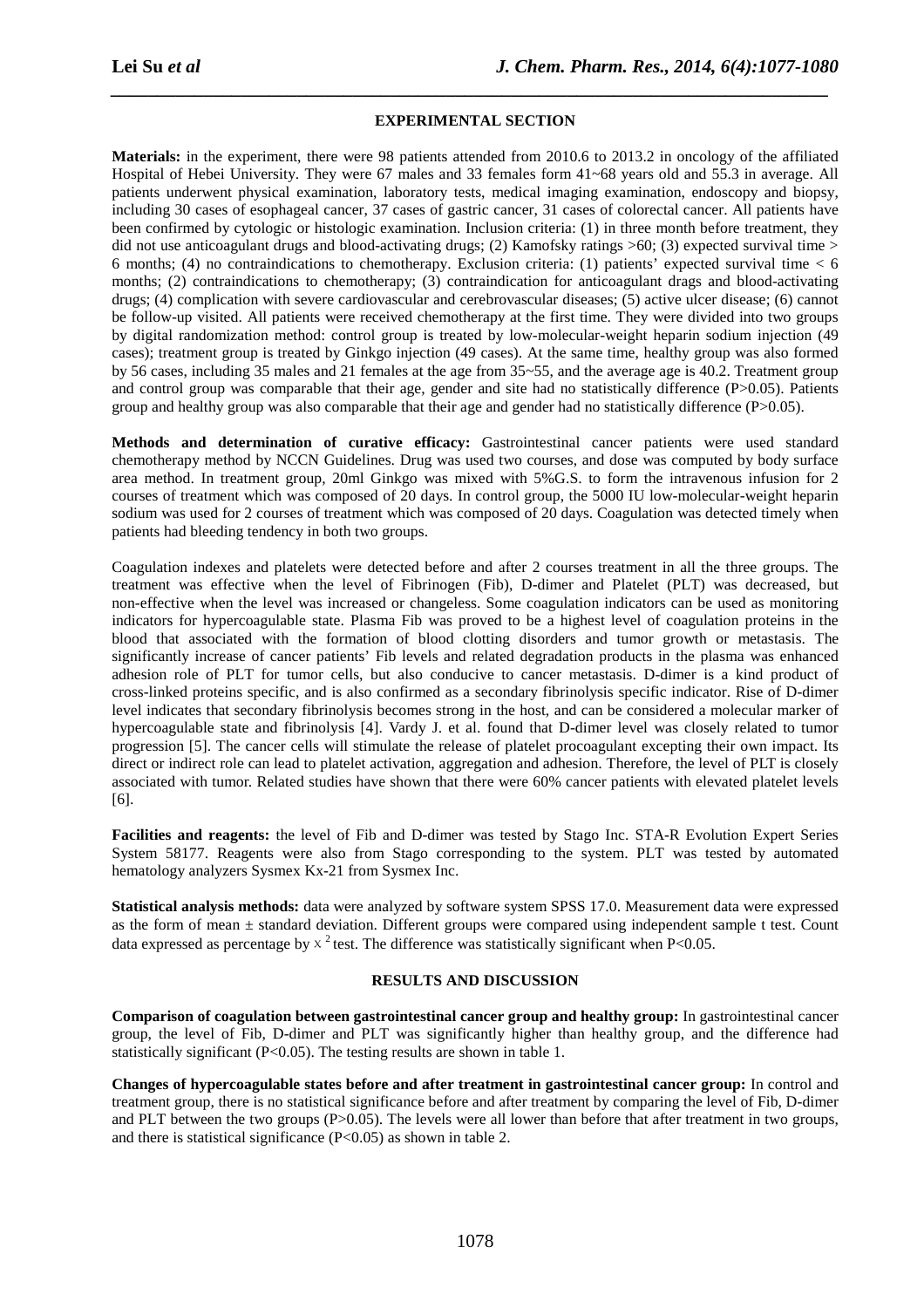| Group                                         | Fib (g/L)    | $D-D$ ( $\mu$ g/L) | PLT $(x10^{11} \text{ A/L})$ |
|-----------------------------------------------|--------------|--------------------|------------------------------|
| gastrointestinal<br>cancer<br>group $(n=100)$ | $5.02+0.53*$ | $523.26 + 48.24$ * | $398.52 + 30.13$ *           |
| healthy group $(n=50)$                        | $2.83+0.24$  | $169.24 + 19.26$   | $312.10 \pm 19.31$           |
| m                                             | 36.34        | 40.021             | 8.153                        |
|                                               | 0.000        | 0.000              | 0.000                        |

|  |  |  |  |  | Table 1. Comparison of coagulation between gastrointestinal cancer group and healthy group |  |
|--|--|--|--|--|--------------------------------------------------------------------------------------------|--|
|--|--|--|--|--|--------------------------------------------------------------------------------------------|--|

*\_\_\_\_\_\_\_\_\_\_\_\_\_\_\_\_\_\_\_\_\_\_\_\_\_\_\_\_\_\_\_\_\_\_\_\_\_\_\_\_\_\_\_\_\_\_\_\_\_\_\_\_\_\_\_\_\_\_\_\_\_\_\_\_\_\_\_\_\_\_\_\_\_\_\_\_\_*

*In table 1, \* means P<0.05 that compared with healthy group.* 

**Table 2. Changes of hypercoagulable states before and after treatment in gastrointestinal cancer group**

| Groups                                     | Treatment group $(n=49)$        |                     | Control group $(n=49)$        |                    |  |
|--------------------------------------------|---------------------------------|---------------------|-------------------------------|--------------------|--|
|                                            | Before treatment                | After treatment     | Before treatment              | After treatment    |  |
| $g/L$ )<br>Fib                             | $4.89 \pm 0.53 \pm \circ$       | $3.63 \pm 0.25$ *   | $4.90 + 0.53$ $\diamond$      | $3.21 \pm 0.49$    |  |
| $(\mu g/L)$<br>D-D                         | 558.67 $\pm$ 30.28 # $\diamond$ | $257.70 \pm 50.12*$ | 561.24 $\pm$ 46.72 $\diamond$ | $230.56 \pm 30.21$ |  |
| $(x10^{12}$ $\uparrow$ $(L)$<br><b>PLT</b> | 394.15 $\pm$ 35.62# $\diamond$  | $321.15 + 34.14*$   | $385.24 \pm 30.86$            | $319.26 \pm 30.42$ |  |

In table 2, # means comparison result  $P > 0.05$  between control and treatment group before treatment; \* means comparison result P $>0.05$  after treatment;  $\diamond$  means comparison result P $< 0.05$  by each group itself before and after treatment.

**Comparison of adverse reactions:** the adverse reactions were compared during the treatment in gastrointestinal cancer group. There were 3 cases of adverse reactions in treatment group at incidence rate of 6.12%; and there were 21 cases in control group at the rate of  $42.85\%$ . There were significant differences (P < 0.05). In these cases, allergic reactions and bleeding gums showed no significant difference in the two groups (P> 0.05). Incidence rate of skin bruising and melena was 0 in treatment group, but was 26.53% and 8.16% in control group. Treatment group was significantly lower than the control group, and the difference was statistically significant ( $P < 0.05$ ). The results are shown in table 3.

**Table 3. Comparison of adverse reactions in gastrointestinal cancer group** 

|                    |           | Treatment group/ Ginkgo injection (n=49) | Control group/Low molecular weight heparin $(n=49)$ |                        |  |
|--------------------|-----------|------------------------------------------|-----------------------------------------------------|------------------------|--|
| Groups             | Cases (n) | Incidence rate $(\%)$                    | $\text{Cases}$ (n)                                  | Incidence rate $(\% )$ |  |
| Allergic reactions |           | 4.08                                     |                                                     | 4.08                   |  |
| Bleeding gums      |           | 2.04                                     |                                                     | 4.08                   |  |
| Skin bruising      | ∩ *       |                                          |                                                     | 26.53                  |  |
| Melena             | ∩ *       | 0.0                                      |                                                     | 8.16                   |  |
| Total              | マ*        | 6.12                                     |                                                     | 42.85                  |  |

*In table 3, \* means P<0.05 that compared with control group.* 

**Factors affecting the treatment of Ginkgo injection on hypercoagulable state:** The treatment group was divided into groups by gender, site and metastasis situation for comparing the effect of Ginkgo injection treating on hypercoagulable state. In gender groups, 24 male patients were effective at efficiency rate of 80.0%, and 15 females were effective at the rate of 78.9%. There was no significant difference (P>0.05). In site groups, the effect for treating hypercoagulable state of esophageal cancer, gastric cancer and colorectal cancer was 83.3%, 81.0% and 80%. There was no significant difference (P>0.05). The effective rate was 55.9% for patients with metastasis, and was 66.7% for patients without metastasis. And there was significant difference  $(P<0.05)$ . They were shown in table 4.

| Table 4. Factors affecting the treatment of Ginkgo injection on hypercoagulable state $[n, (\%)]$ |  |  |  |
|---------------------------------------------------------------------------------------------------|--|--|--|
|---------------------------------------------------------------------------------------------------|--|--|--|

|             | Gender        |            | Site              |                | Metastasis situation* |                   |               |
|-------------|---------------|------------|-------------------|----------------|-----------------------|-------------------|---------------|
| Results     | Male          | Female     | Esophageal cancer | Gastric cancer | Colorectal            | <b>Metastasis</b> | No metastasis |
|             | $(n=30)$      | $(n=19)$   | $(n=18)$          | $(n=21)$       | cancer $(n=10)$       | $(n=34)$          | $(n=15)$      |
| Effective   | (80.0)<br>24. | 15, (78.9) | 15, (83.3)        | 17, (81.0)     | 8, (80.0)             | 19, (55.9)        | 10, (66.7)    |
| Ineffective | 6, (20.0)     | 4, (21.1)  | 3, (16, 7)        | 4, (19.0)      | 2, (20.0)             | 15, (51.1)        | 6, (33.3)     |
|             | 0.021         |            | 2.213             |                |                       | 4.186             |               |
|             | 0.863         |            | 0.634             |                | 0.031                 |                   |               |

*In table 4, \* means P<0.05 comparing between groups.* 

Hypercoagulable state is very common complication in patients with gastrointestinal cancer. It is concerned with tumorigenesis, metastasis and recurrence, and seriously affected the prognosis and survival of patients. It is an important risk factor of poor prognosis [7-9]. Hypercoagulable state is also called prothrombotic state. It is a pathological state for vascular endothelial cell injury by variety of pathological factors causing coagulation, fibrinolysis and anticoagulant system dysfunction, which increased blood coagulation and conducive to thrombosis